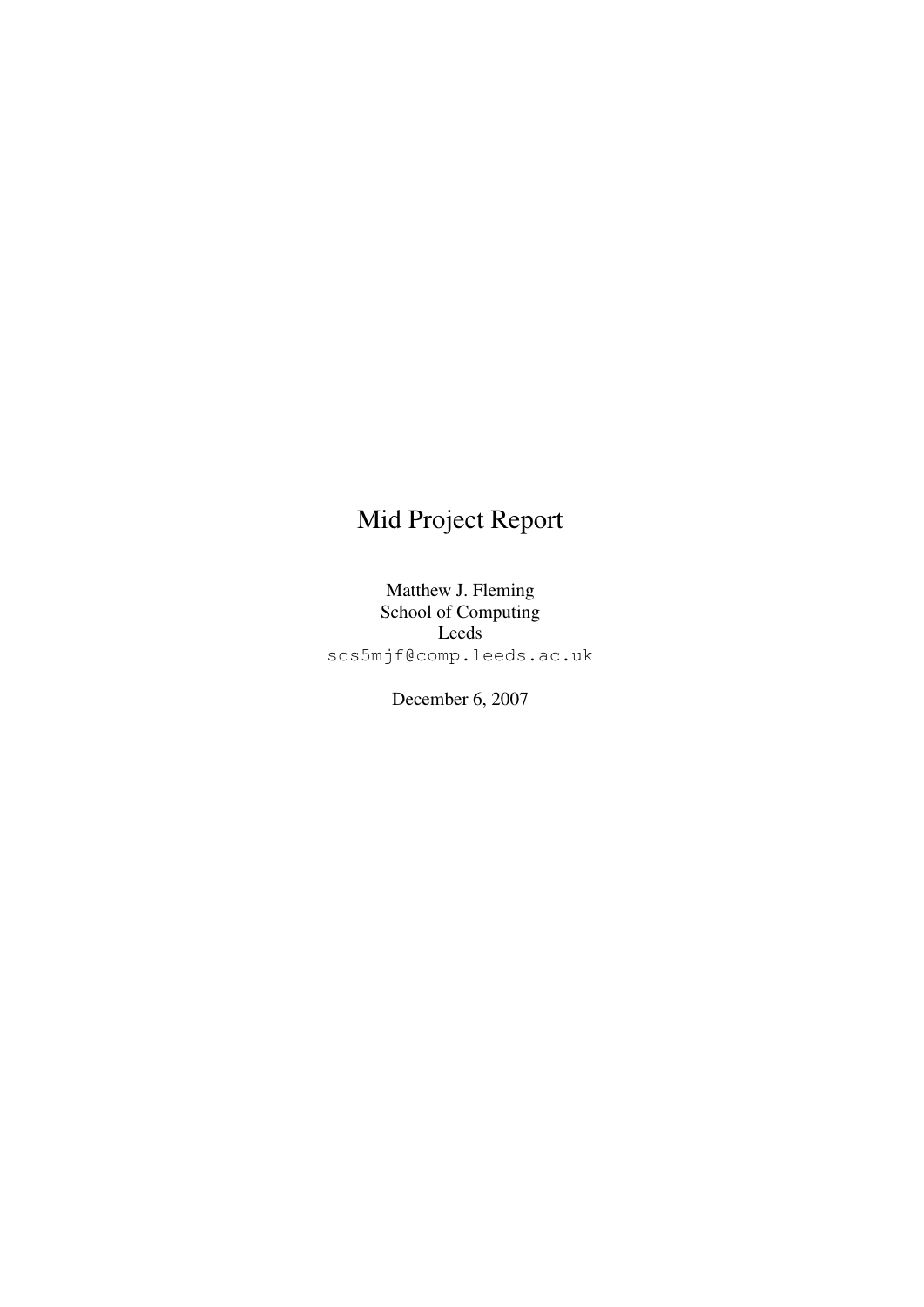# **Contents**

| 1              |                                                   | <b>Introduction</b>                                                                            | $\overline{2}$ |  |
|----------------|---------------------------------------------------|------------------------------------------------------------------------------------------------|----------------|--|
|                | 1.1                                               |                                                                                                | $\overline{2}$ |  |
|                | 1.2                                               |                                                                                                | $\overline{2}$ |  |
|                | 1.3                                               |                                                                                                | $\overline{2}$ |  |
|                | 1.4                                               |                                                                                                | $\overline{2}$ |  |
|                | 1.5                                               |                                                                                                | 3              |  |
| $\mathbf{2}^-$ | $\overline{\mathbf{4}}$<br><b>Background work</b> |                                                                                                |                |  |
|                | 2.1                                               |                                                                                                | $\overline{4}$ |  |
|                | 2.2                                               |                                                                                                | $\overline{4}$ |  |
|                | 2.3                                               |                                                                                                | 5              |  |
|                | 2.4                                               |                                                                                                | 5              |  |
|                |                                                   | 2.4.1                                                                                          | 6              |  |
|                | 2.5                                               |                                                                                                | $\overline{7}$ |  |
|                | 2.6                                               |                                                                                                | 7              |  |
|                |                                                   | 2.6.1                                                                                          | 7              |  |
|                |                                                   | 2.6.2                                                                                          | 7              |  |
| 3              |                                                   | <b>A Solution for NetBSD</b>                                                                   | 8              |  |
|                | 3.1                                               |                                                                                                | 8              |  |
|                |                                                   | 3.1.1                                                                                          | 8              |  |
|                | 3.2                                               | The <i>dctl</i> Device Driver $\ldots \ldots \ldots \ldots \ldots \ldots \ldots \ldots \ldots$ | 9              |  |
|                | 3.3                                               |                                                                                                | 9              |  |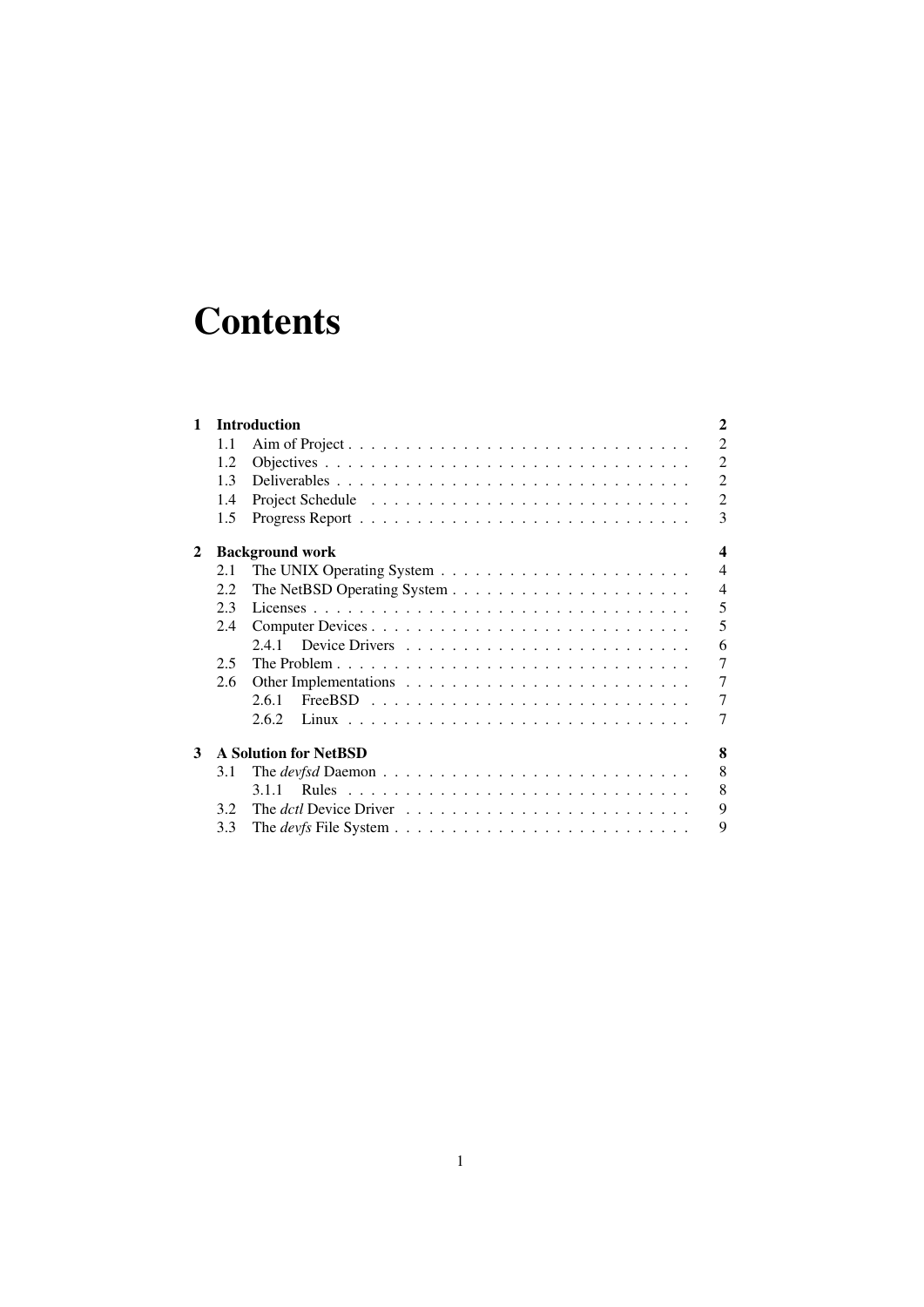## Chapter 1

# Introduction

## 1.1 Aim of Project

The aim of the project is to modify the NetBSD operating system to dynamically create device special files, used for communicating with devices, when devices are attached to a machine. This will require modification to the device configuration subsystem and implementation of a device file system (*devfs*) along with a device daemon which will create these device special files when the kernel detects new devices. Furthermore, the filenames for these device special files will be configurable via a configuration file that is used with the device daemon.

## 1.2 Objectives

- To modify the device configuration subsystem to announce when new devices are attached
- To implement a file system specifically for use with device special files
- To implement a device daemon to create device special files in the *devfs* when new devices are attached
- To implement rule matching code inside the daemon to read and parse a config file that specifies device node attributes

## 1.3 Deliverables

Along with a report this project will also produce a collection of files containing source code. This collection of files will implement the objectives. These files will hopefully be incorporated into the NetBSD operating system once the project is complete. A demonstration will also be performed for this project's supervisor showing the code running with the NetBSD operating system.

### 1.4 Project Schedule

• 15/11/2007 - Finish background reading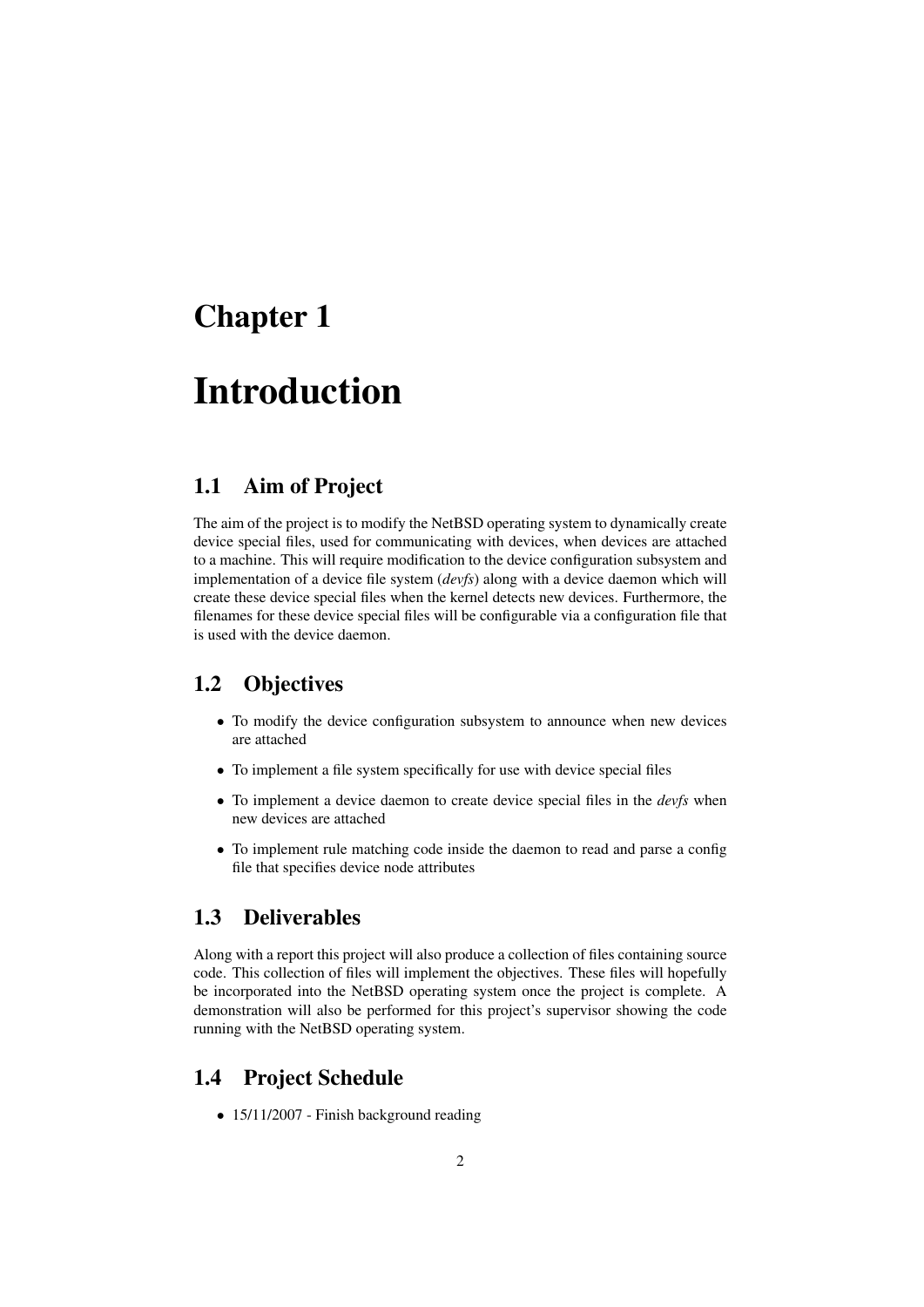- 16/11/2007 Write stubs for *devfs* and daemon
- 23/11/2007 Implement rule matching code in daemon
- 07/12/2007 Submit mid-project report and give the daemon knowledge of devices currently attached to the system
	- Provide a device driver /dev/dctl to get device information from an inkernel list of devices that have not been handled by the daemon and provide a means of removing devices from that list once they have received attention
- 25/01/2008 Implement the device file system and code to allow the daemon to create device special files in the file system
- 22/02/2008 Start final report
- 07/03/2008 Submit Table of Contents and draft chapter
- 23/04/2008 Submit project report

## 1.5 Progress Report

So far, research has been done into the implementations that other operating systems offer for device file systems and a design has been formulated for providing a solution to the problem that the NetBSD operating system faces. The design of this solution aims to improve upon the shortcomings of other implementations and their design faults whilst also implementing features that many NetBSD developers deemed necessary. Code has been written in order to get the operating system to compile with the interfaces that this project will provide, however not all the implementations for these interfaces have yet been written.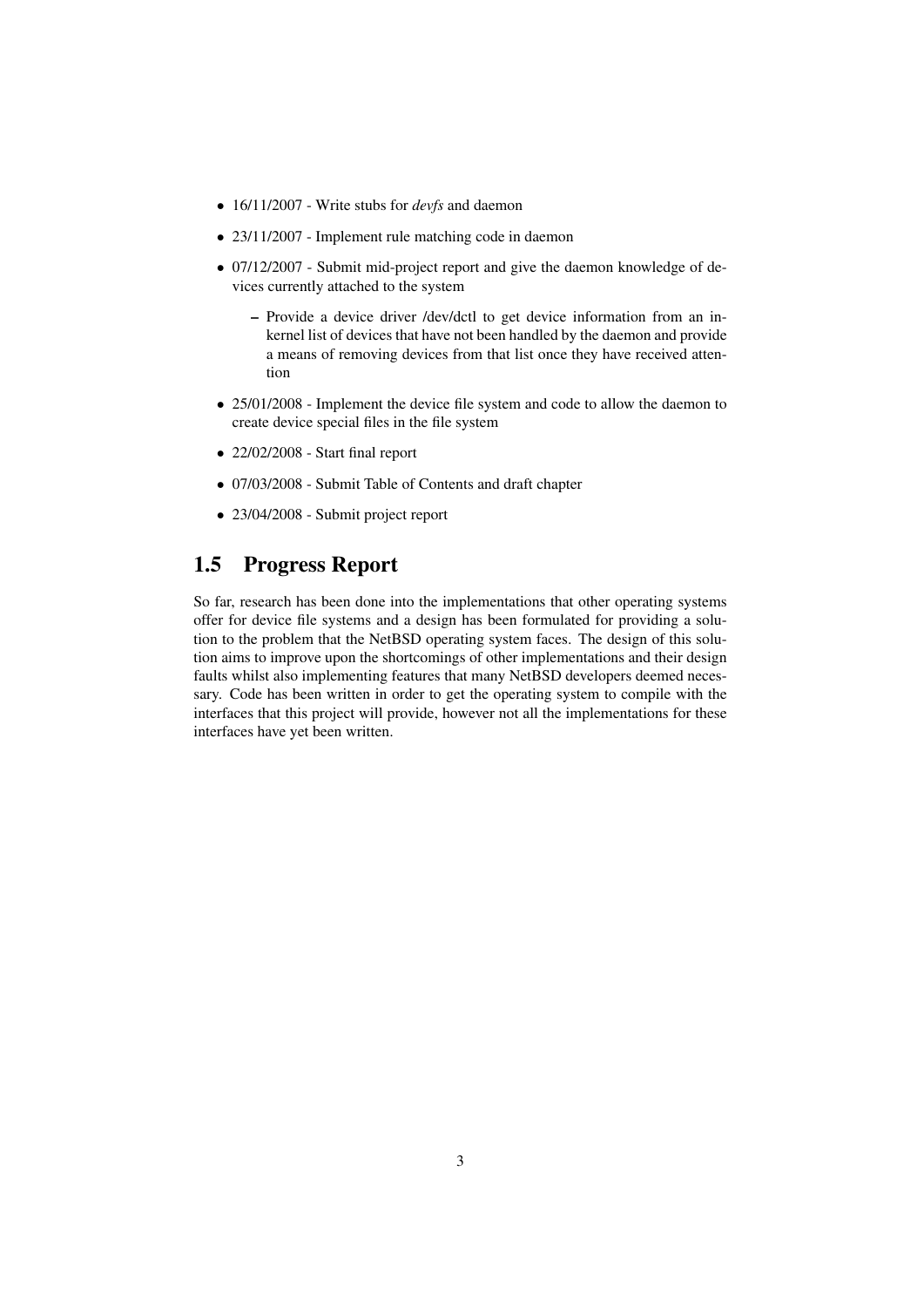## Chapter 2

## Background work

An operating system is the most fundamental system program of a computer. It is the job of the operating system to control all the computer's resources and provide a base upon which application programs can be written. This base provides an abstraction from the hardware of the machine and alleviates application programmers from concerning themselves with exactly how their program interacts with the hardware [1].

## 2.1 The UNIX Operating System

The UNIX operating system is the ancestor of many of today's operating systems. Its original incarnation was as a stripped down version of MULTICS, an operating system that Bell Labs were jointly designing with researchers at M.I.T and General Electric. This version of UNIX was called UNICS and was developed by a researcher at Bell Labs, Ken Thompson. The name was later changed to UNIX. Thompson was later joined by Dennis Ritchie, another researcher at Bell Labs and later by his entire department. Many versions of UNIX have been developed over the years but all were large and complicated systems from a programmer's point of view. Professor Andrew Tanenbaum wanted an operating system that was simple enough to be understood by a student. He created MINIX, a UNIX-like operating system that was simple enough that a student could understand it in its entirety. MINIX was freely available and because of this many people became interested in it and began asking the author for more features. However, these features were not implemented as the author stated that this would make the operating system too complex to be used as teaching matrial. Later, a Finnish student named Linus Torvalds created an operating system that was closely based on MINIX but with the goal that it would support some things that MINIX was lacking and provide a production system. He named this operating system Linux. Linux grew and has now become the operating system of choice in many businesses and universities.

Many organisations (and people) have modified the UNIX operating system or some descendant of UNIX. One such group was the University of California at Berkeley. Software from Berkeley is released in Berkeley Software Distributions (BSD) [2].

## 2.2 The NetBSD Operating System

The NetBSD project was founded by Chris Demetriou, Theo de Raadt, Adam Glass and Charles M. Hannum. It was based on 4.3BSD from the University of California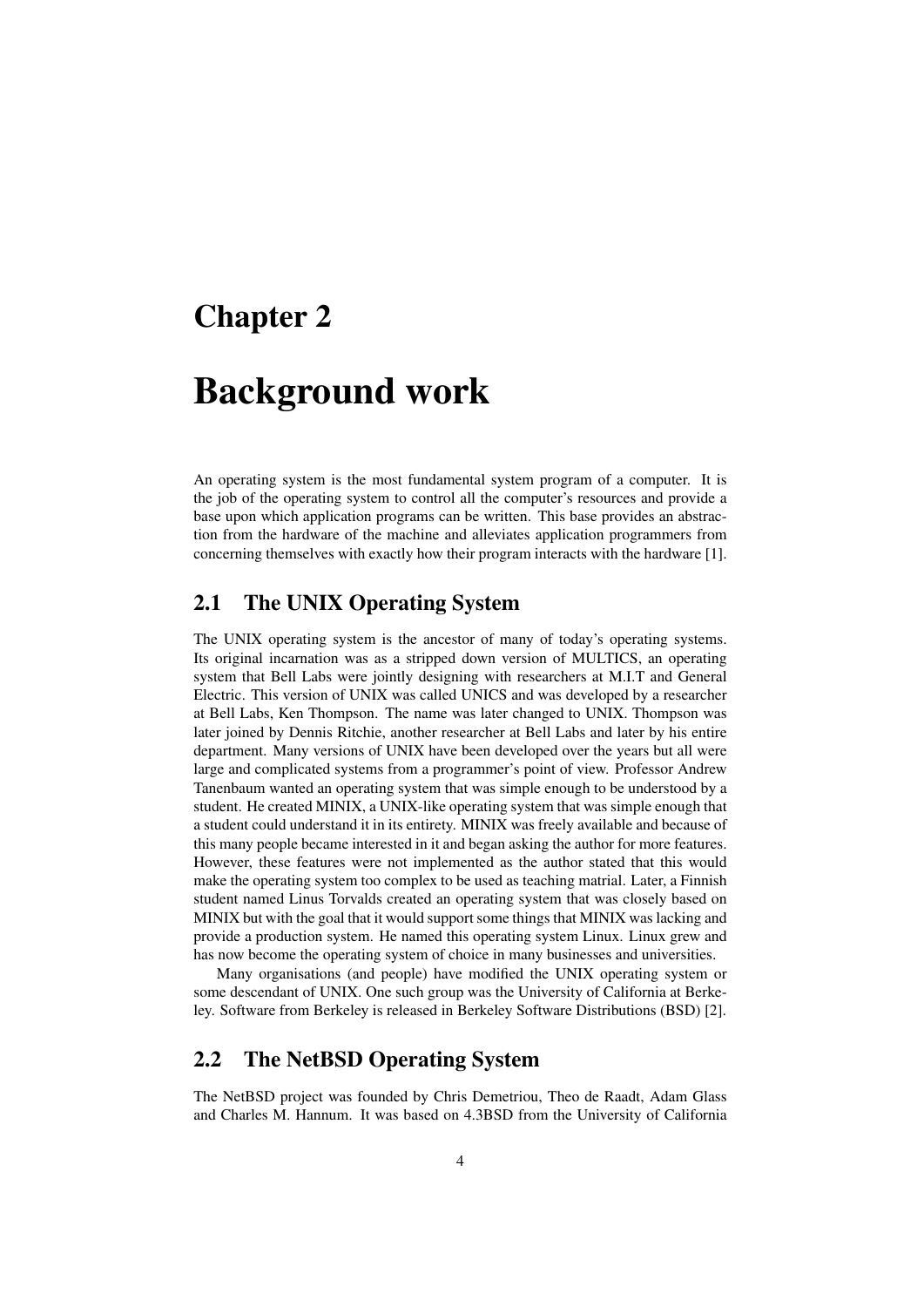in Berkeley and 386BSD. The reason that NetBSD was forked from 386BSD was that its founders wanted to concentrate on multi-platform support. Since then, NetBSD has imported changes and source code from many other sources, including 4.4BSD Lite. NetBSD has also been used as the basis of other derivatives, including the University of Utah's Lites (on top of Mach), and Apple's Rhapsody. The NetBSD project is a collaborative project made up of developers from all around the world. The aim of the project is to produce a freely available UNIX-like operating system. This operating system is named NetBSD. Whilst the majority of the operating system consists of work contributed and written by NetBSD developers, other software, such as 4.4BSD Lite from the University of California in Berkelely, is also included in the operating system.

The NetBSD project aims to produce an operating system that is supported across a wide variety of platforms. To aid with this aim the operating system is intended to be extermely portable to ease porting to new platforms. NetBSD also implements many standard APIs and network protocols, and emulates many other systems' ABIs (application binary interfaces) [3]. This ensures that many standard system calls and library functions that are available on other UNIX-like systems are available on NetBSD. Examples of such interfaces are the socket functions, select(), read(), write(), etc. This allows programs to be run on NetBSD with a minimum of modification.

Each operating system in use today has some niche that makes it different from other operating systems available. NetBSD tries to run on a variety of platforms, Linux aims to provide a UNIX-like operating system suitable for use in production and MINIX is a small operating system suitable for study by students.

#### 2.3 Licenses

Operating system source code has been released under a wide range of licenses. The source code in the NetBSD operating system is usually licensed under the Berkeley license. This license allows the source code to be modified and redistributed as long as credit is given to the author and the author's name is not used to promote any products based on their work. This liberal license also allows people to modify the source code and not redistribute it. The reason that this license is used is because it allows anyone to use the code for whatever reason they want, for example in commercial products. People are free to sell the code in any form, including binaries, without requiring that the source code be distributed as well. This is opposite to the GNU General Public License (GPL) license which requires that if you distribute binaries you must also give away the source code to build those binaries.

### 2.4 Computer Devices

A device is a piece of hardware that is attached to a computer system and has some function. Examples of devices include hard disks, printers, mice, keyboards. Devices can be classified in two ways, as characters devices or as block devices. Block devices include hard disks, magnetic tape devices and most random-access devices. Data can be read from or written to block devices in fixed-sized 'blocks' and each block has its own address. This means that each block can be written or read independently of all other blocks. Character devices accept or emit a stream of characters. Examples of character devices are mice, keyboards, network interfaces and printers. These devices are not addressable and have no seek operation which would allow individual addresses to be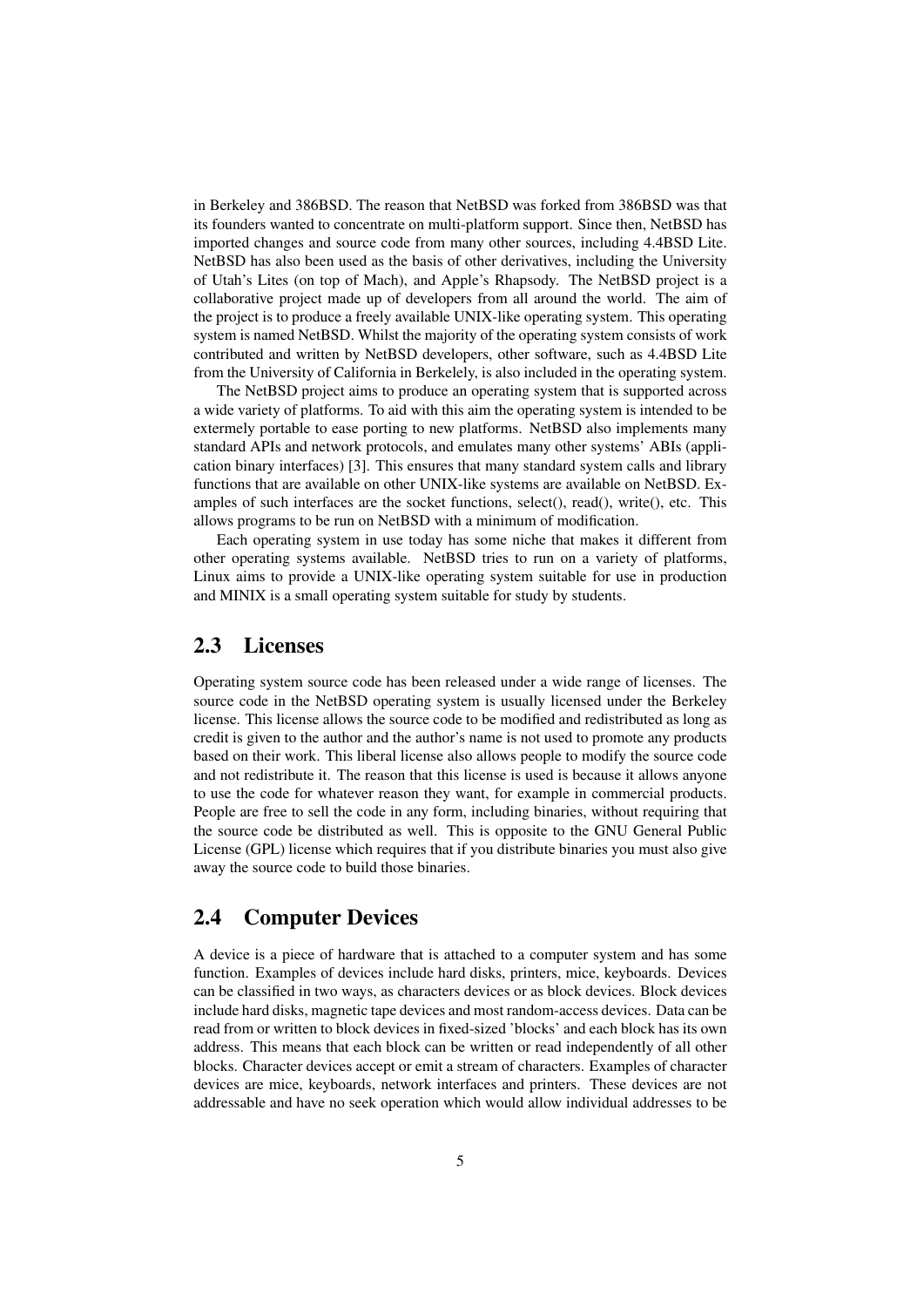read. Both types of devices plug into device controllers [4]. Input/Output (hereafter refered to as I/O) units usually consist of an electronic component and a mechanical component. The device controller is the electronic component and the device is the mechanical component. For example, a CD-ROM drive is mechanical, which attaches to an electronic IDE bus. The controller interacts with the device by reading or writing data to the device. When reading data from the device the controller performs error correction. The CPU interacts with the device controller by writing to and reading from control registers situated on the device controller. The CPU can write to the control registers to command the device to accept data, deliver data, switch itself on or off and perform other actions. If the CPU reads from the control registers it can learn the device's state.

#### 2.4.1 Device Drivers

In order to keep track of which commands a device controller understands we have device drivers. For example, a disk driver must understand which commands to specify to move the arm on the hard disk to the location of data it wishes to read. This means that each I/O device that is attached to a computer requires some device-specific code for controlling it. This code is known as a device driver. Device drivers are usually contained in the kernel which allows them to run efficiently. Device drivers alleviate the need for the application programmer to write code that would deal with every device that their application may be run with, which would be an impossible task. As new devices are released by manufacturers drivers can be written for them for operating systems.

The way that UNIX operating systems traditionally access devices is by using files, usually in the "/dev" directory. These device nodes are created statically via a shell script such as NetBSD's MAKEDEV script that resides in the same directory. This MAKEDEV script is platform dependent with each platform specifying different major and minor numbers to be used for each device. Major and minor numbers are used by the kernel to specify exactly which device to communicate with. Each device driver uses the major and minor numbers differently. Usually, the device driver is assigned the major number and the driver then can use the minor number in any way it wants. An example of this is the SCSI/ATAPI tape device driver, st(4). This driver provides support for SCSI and Advanced Technology Attachment Packet Interface (ATAPI) tape drives. With this driver the minor numbers specify the mode that the driver should use for the device [5],

#### "MODES AND SUB-MODES

There are several different 'operation' modes. These are controlled by bits 2 and 3 of the minor number and are designed to allow users to eas- ily read and write different formats of tape on devices that allow multi- ple formats".

Each driver can be assigned a block and character major.

Now we've discussed how to locate a device driver we need some way to locate an actual device. Locating a device is done using the combination of major and minor numbers. We use a 32-bit type called a "dev<sub>-t"</sub> which is constructed as follows

#### mmmmmmmmmmmmMMMMMMMMMMMMmmmmmmmm

where  $m =$  minor bit and  $M =$  major bit. Each device can be uniquely represented as a dev t value. The kernel maintains two "switch tables", one for character devices and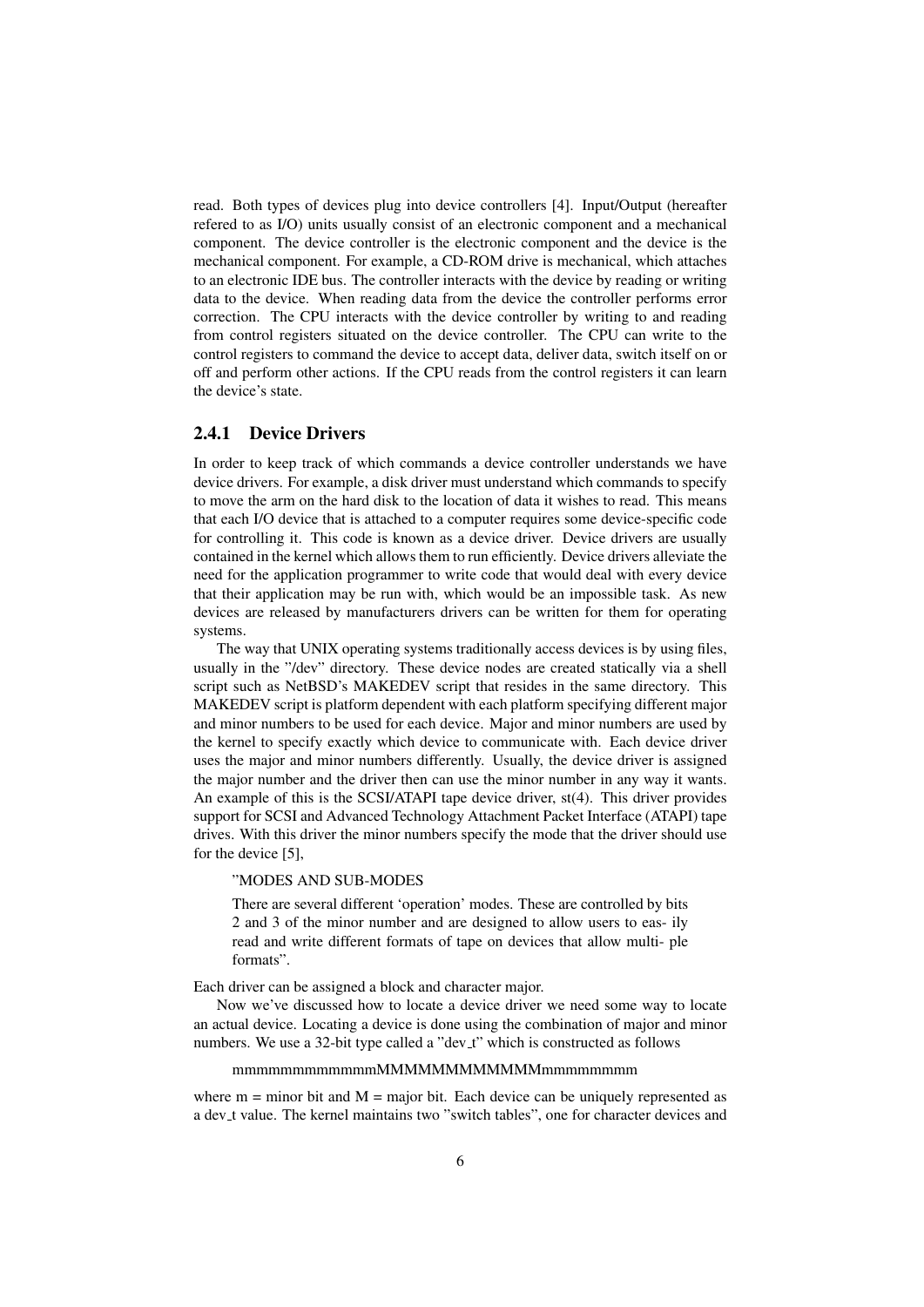one for block devices. These switch tables contain pointers to a structure that contains function pointers. These point to functions that allow a device to be manipulated, such as causing the device to be opened, closed, read, written to, etc. These switch tables are indexed by major numbers. A dev\_t type is passed as an argument to each of the functions.

### 2.5 The Problem

The problem with the traditional UNIX approach is that nodes in "/dev" are not created dynamically but instead are statically created with the MAKEDEV script. This means that all the devices that the operating system supports have a device node present in "/dev" regardless of whether that device is attached to the system or not. These large numbers of nodes mean that it takes longer to search the "/dev" directory for a particular node. Also, when new device drivers are added to the operating system the corresponding node must also be manually created in the "/dev" directory. Another problem is that the number of major and minor numbers is finite and will eventually run out. Dynamically assigning the numbers at runtime is a much better use of the numbers as very few machines will have the need to use the entire range of possible combinations. The NetBSD operating system suffers from this traditional approach to device nodes.

### 2.6 Other Implementations

Other implementations of device file systems can be found for a variety of operating systems including Linux, FreeBSD, Solaris and Mac OS X. The details of each of these implementations differs and the following section will describe some of them.

#### 2.6.1 FreeBSD

FreeBSD's devfs is implemented entirely in the kernel. It has a rule matching feature that allows rules to be specified for certain devices, such as their permissions and their visibility to userland. These rules are specified via configuration files that can be found in the "/etc" directory. The kernel maintains a set of data structures that describe various aspects of the devices that are currently present on the system. Unlike the traditional UNIX operating systems FreeBSD creates device nodes in the "/dev" directory dynamically when they are connected to the system.

#### 2.6.2 Linux

Linux's udev handles devices in a different way. It makes use of several different subsystems in order to represent devices to the userland. When devices are detected by the kernel an entry is created in the "sysfs" file system and a message is sent to a userland daemon like "/sbin/hotplug" to notify userland that a new device has been discovered. The udev daemon that is running in userspace is sent a message with details of the new device. When the udev daemon is notified of this new device is looks in the sysfs file system for information about the device. This information is used to apply any rules that have been specified in "/etc" for this particular device and then a node is created in "/dev".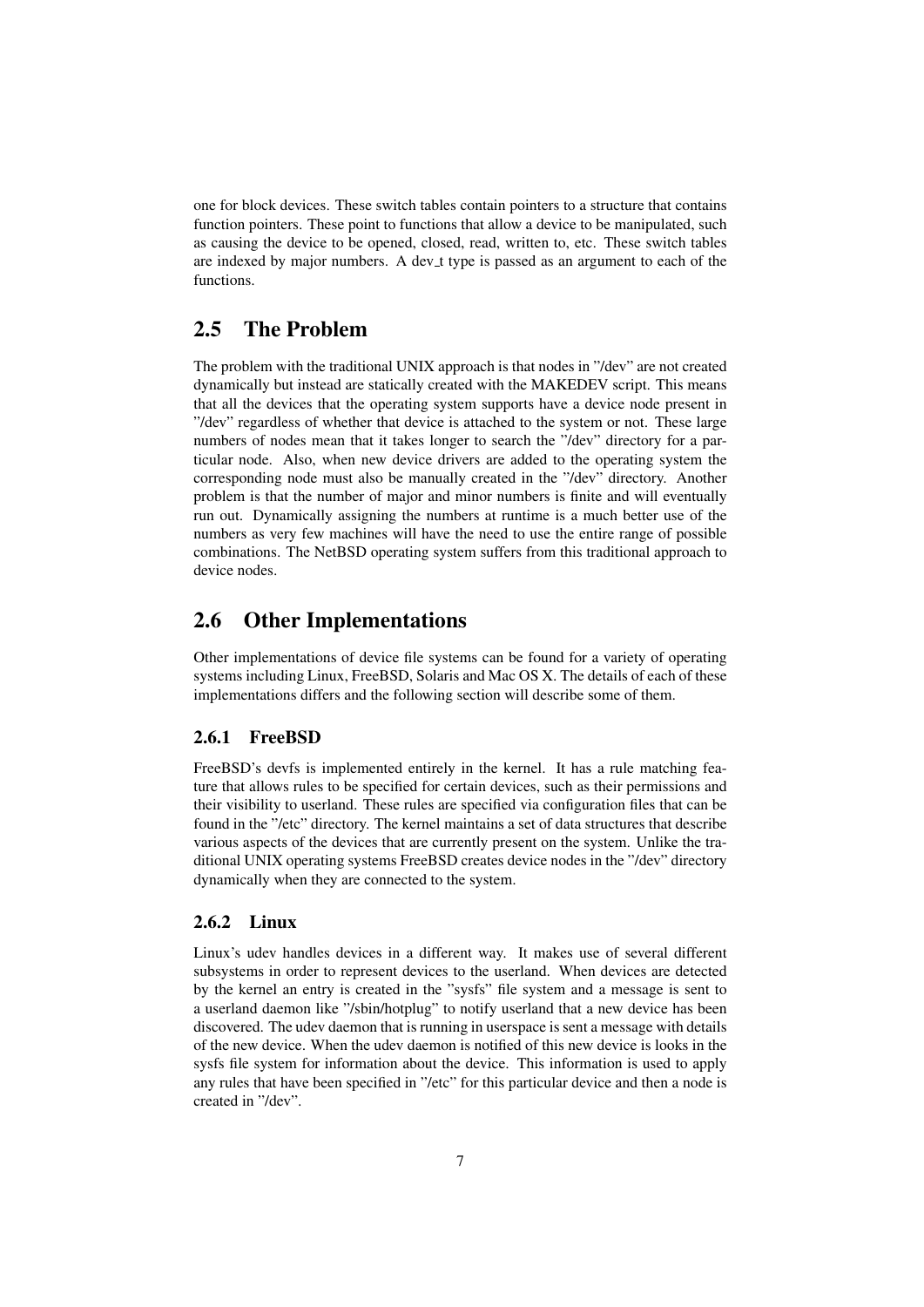## Chapter 3

# A Solution for NetBSD

This chapter will explain the design of the device file system and the daemon and how they interact. The reader should note that at this stage this design is not fixed and may differ from the final version. The design is made up of three major components, each of which will be discussed in detail in this chapter.

### 3.1 The *devfsd* Daemon

The *devfsd* daemon will be spawned after the init process starts and will run in the background. When it starts up it will read a configuration file that will contain rules that specify attributes for device special files. These rules will be matched against devices that are attached to the system and if a match is found the attributes for that rule will be used to construct a device special node for that file. The *devfsd* daemon finds out about new devices that are attached to the system by interrogating the kernel through a device driver, *dctl*. *ioctl* operations are performed on this driver to request entries on an internal list the kernel has of devices that are present on the system but for which *devfsd* has not yet processed. When *devfsd* has created a corresponding device special file it makes a call to the *ioctl* function for the *dctl* device driver to remove that device from the kernel's list.

#### 3.1.1 Rules

A rule is comprised of two parts, a match list and a list of attributes. A match list specifies how to match a rule against a device. Rules can be matched by label or serial number (such as is available for SCSI and USB devices), manufacturer and model and finally a device can be specified by using the old-style device name. The old-style device name is the name that devices are currently assigned in NetBSD which is made up of the device driver name, for example wd, and an instance number. For example if a hard drive is attached to the NetBSD machine the corresponding device special file in the "/dev" direcotry will be, wd0. If another hard drive is attached the device special file for that device will be wd1, where the 'wd' portion of the name is the device driver name and the '1' is the instance number.

The list of attributes specify properties of the device special file. Attributes that can be configured are the permissions for that device special file, the filename, the owner and group for that file and the device special files visibility to userland. Visilbility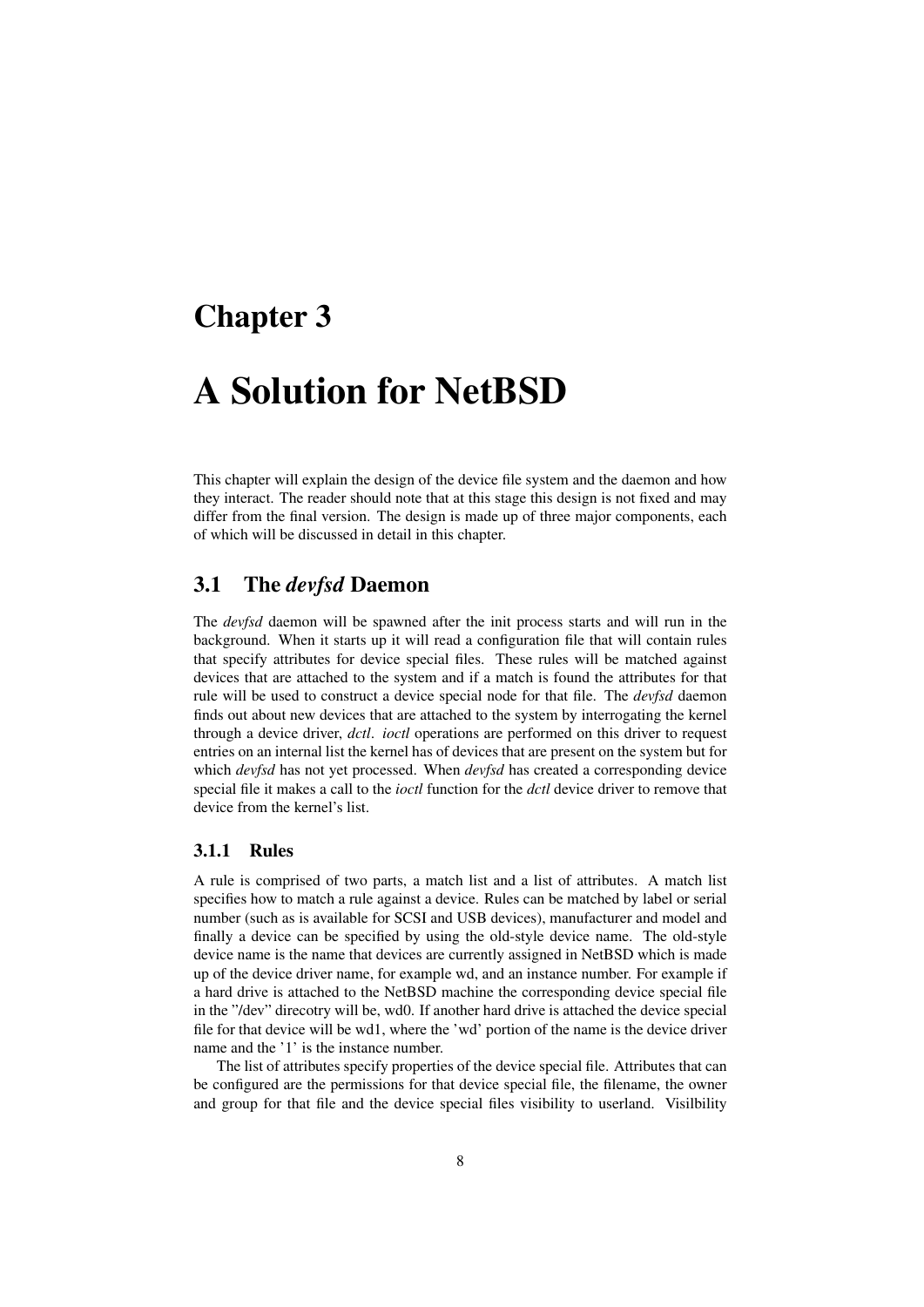refers to whether or not a file is created in the *devfs* file system. For example, if the attribute for visibility states that this file should be invisible, no device special file will be created and userland applications will not be able to access this device.

## 3.2 The *dctl* Device Driver

This device driver controls a pseudo device that will allow communication between the kernel and userland daemon, *devfsd*. The *devfsd* daemon will open the *dctl* device and poll for any new data regarding new devices that have been attached to the system. The kernel will add any new devices that are attached to the system to its internal list of devices that need attention from *devfsd*. When the kernel adds a new device to the list it will notify the *dctl* device. When *devfsd* discovers a new device, it queries its rules for any that match and creates an internal representation of a device special file. It then passes this as an argument to *dctl*. *dctl* proceeds to create an entry for the device special file in the *devfs* file system.

## 3.3 The *devfs* File System

The *devfs* file system is based on the tmpfs file system that is avaible on NetBSD. The tmpfs file system is an efficient memory file system. Due to the nature of device special files, namely that they are merely gateways through which applications and users can access devices (and whose attributes can be constructed from the *devfsd* config file), there is no need to write them to disk. This file system is different from almost all other file systems because files will not be allowed to be created in the file system from userland processes. Instead the *dctl* device will create the files in the file system.